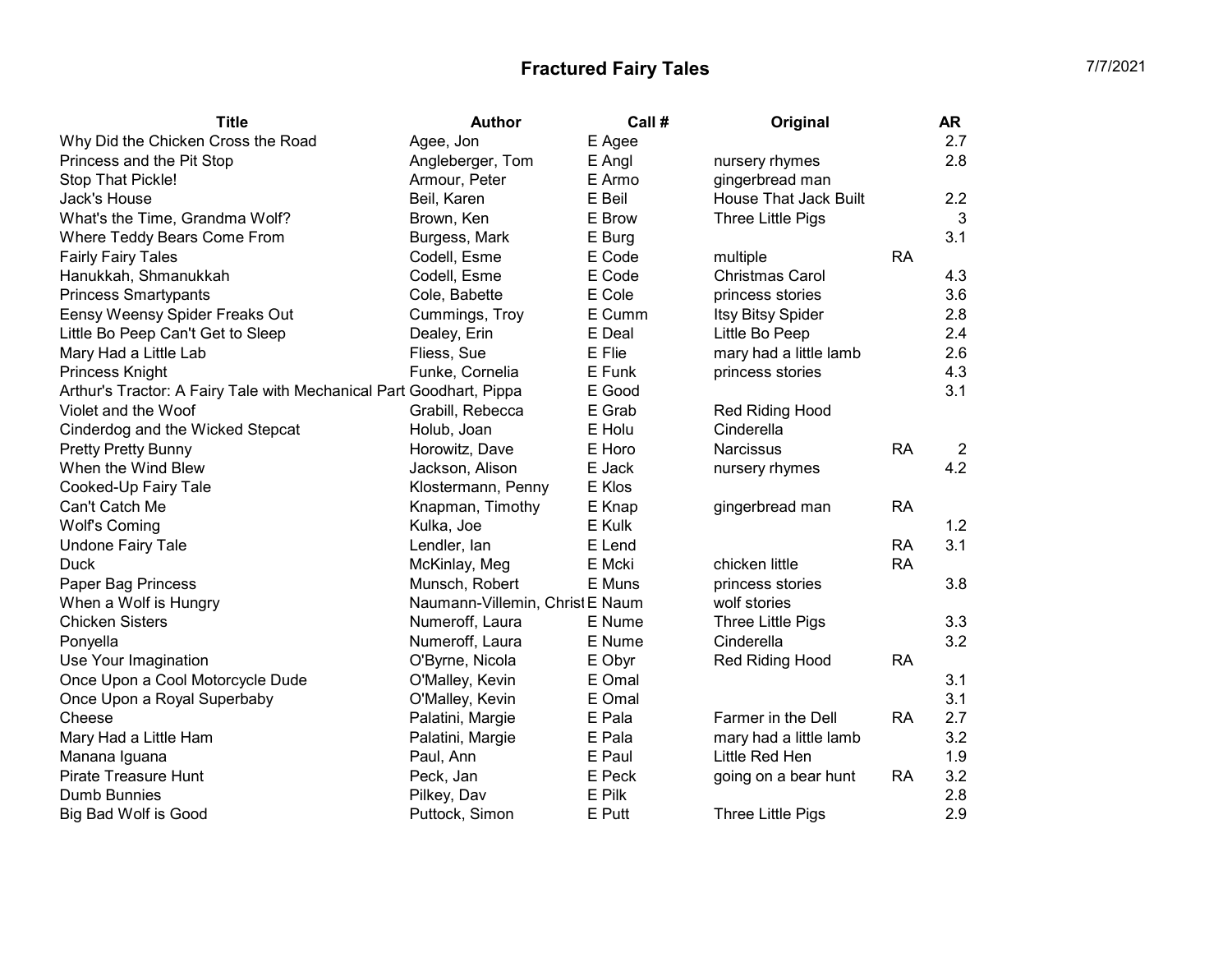| <b>Title</b>                                                    | <b>Author</b>                    | Call #  | Original                  | <b>AR</b>        |
|-----------------------------------------------------------------|----------------------------------|---------|---------------------------|------------------|
| Goodnight Goon                                                  | Rex, Michael                     | E Rex   | goodnight moon            |                  |
| Chik Chak Shabbat                                               | Rockliff, Mara                   | E Rock  | stone soup                | 3.9              |
| After the Fall                                                  | Santat, Dan                      | E Sant  | <b>Humpty Dumpty</b>      | <b>RA</b>        |
| Mary Had a Little Glam                                          | Sauer, Tammi                     | E Saue  | nursery rhymes            |                  |
| Skippyjon Jones: Snow What                                      | Schachner, Judy                  | E Scha  | Snow White                |                  |
| <b>Cheetah Can't Lose</b>                                       | Shea, Bob                        | E Shea  | tortoise and the hare     | <b>RA</b>        |
| Mind Your Manners, B. B. Wolf                                   | Sierra, Judy                     | E Sier  | <b>RA</b>                 | 2.8              |
| Blow Your Nose, Big Bad Wolf                                    | Smallman, Steve                  | E Smal  | Three Little Pigs         |                  |
| Don't Pick Your Nose, Pinocchio                                 | Smallman, Steve                  | E Smal  | Pinocchio                 |                  |
| Eat Your Veggies, Goldilocks                                    | Smallman, Steve                  | E Smal  | Goldilocks                |                  |
| Get Some Rest, Sleeping Beauty                                  | Smallman, Steve                  | E Smal  | sleeping Beauty           |                  |
| Give Us a Smile, Cinderella                                     | Smallman, Steve                  | E Smal  | cinderella                |                  |
| Keep Running, Gingerbread Man                                   | Smallman, Steve                  | E Smal  | gingerbread man           |                  |
| Rapunzel, Rapunzel, Wash Your Hair                              | Smallman, Steve                  | E Smal  | Rapunzel                  |                  |
| Stinky Jack and the Beanstalk                                   | Smallman, Steve                  | E Smal  | jack and the beanstalk    |                  |
| <b>Trouble with Wishes</b>                                      | Stanley, Diane                   | E Stan  | Pygmalion                 | 3.6              |
| Interrupting Chicken                                            | Stein, David Ezra                | E Stei  |                           | 2.2<br><b>RA</b> |
| Chair for Baby Bear                                             | Umansky, Kaye                    | E Uman  | Goldilocks                | 2.2              |
| That is NOT a Good Idea                                         | Willems, Mo                      | E Will  |                           | $\mathbf 1$      |
| Belinda and the Glass Slipper                                   | Young, Amy                       | E Youn  | cinderella                | 3.5              |
| <b>Three Armadillies Tuff</b>                                   | Hopkins, Jackie                  | J.398.2 | Three Billy Goats Gruff   | 3.8              |
| Mad, Magical Love: Medea Tells All                              | Braun, Eric                      | J 292   | Greek mythology           | 3.7              |
| Beauty Missing, Hair Hissing: Medusa Tells All                  | Davis, Rebecca                   | J 292   | Greek mythology           | 3.4              |
| Not the Curious Kind: Pandora Tells All                         | Loewen, Nancy                    | J 292   | Greek mythology           | 3.6              |
| Dear Peter Rabbit                                               | Ada, Alma Flor                   | J 398.2 |                           | 4.2              |
| Extra! Extra! Fairy-Tale News from Hidden Forest Ada, Alma Flor |                                  | J 398.2 |                           | 5.5              |
| With Love, Little Red Hen                                       | Ada, Alma Flor                   | J 398.2 | Little Red Hen            | 4.8              |
| Yours Truly, Goldilocks                                         | Ada, Alma Flor                   | J 398.2 | Goldilocks                | 4.7              |
| <b>Brothers of the Knight</b>                                   | Allen, Debbie                    | J 398.2 | twelve dancing princesses | 4.5              |
| <b>Emperor's New Clothes</b>                                    | Andersen, Hans Christian J 398.2 |         | emperor's new clothes     | 3.4              |
| <b>Ugly Duckling</b>                                            | Andersen, Hans Christian J 398.2 |         | ugly duckling             | 4.8              |
| Pot That Juan Built                                             | Andrews-Goebel, Nancy J 398.2    |         | House That Jack Built     | 6.2              |
| <b>Billy Beast</b>                                              | Anholt, Laurence                 | J 398.2 | Beauty and the Beast      | 4.7              |
| Foolish Jack and the Bean Stack                                 | Anholt, Laurence                 | J 398.2 | jack and the beanstalk    | 3.9              |
| Ghostyshocks and the Three Scares                               | Anholt, Laurence                 | J 398.2 | Goldilocks                | 3.1              |
| Little Red Riding Wolf                                          | Anholt, Laurence                 | J 398.2 | Red Riding Hood           | 4                |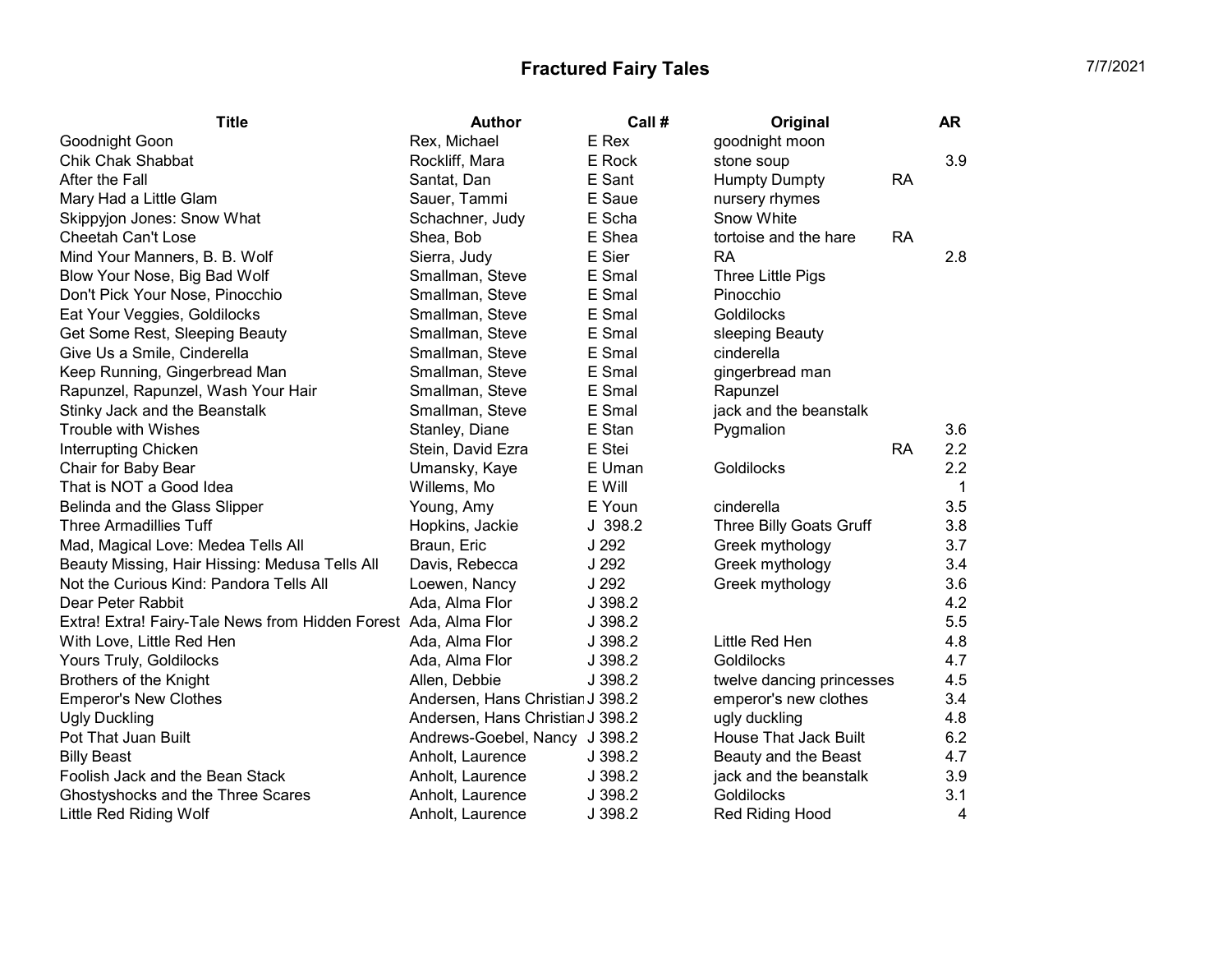| <b>Title</b>                                                   | <b>Author</b>         | Call #  | Original                           | AR  |
|----------------------------------------------------------------|-----------------------|---------|------------------------------------|-----|
| Rumply Crumply Stinky Pin                                      | Anholt, Laurence      | J 398.2 | Rumplestiltskin                    | 4.6 |
| Shampoozel                                                     | Anholt, Laurence      | J 398.2 | Rapunzel                           | 5   |
| Snow White and the Seven Aliens                                | Anholt, Laurence      | J 398.2 | Snow White                         | 4.1 |
| Petite Rouge: A Cajun Red Riding Hood                          | Artell, Mike          | J 398.2 | Red Riding Hood                    | 3.9 |
| Three Little Cajun Pigs                                        | Artell, Mike          | J 398.2 | Three Little Pigs                  | 3.4 |
| Ziggy Piggy and the Three Little Pigs                          | Asch, Frank           | J 398.2 | Three Little Pigs                  | 3.1 |
| Fort That Jack Built                                           | Ashburn, Boni         | J 398.2 | <b>RA</b><br>house that jack built | 2.9 |
| Princess and the Pizza                                         | Auch, Mary Jane       | J 398.2 | Pea                                | 4.2 |
| Old MacDonald Had a Dragon                                     | Baker, Ken            | J 398.2 | Old MacDonald<br>RA                | 3.2 |
| Cinderella and the Furry Slippers                              | Barbanegre, Raphaelle | J 398.2 | Cinderella                         |     |
| Princess and the Frogs                                         | Bartles, Veronica     | J 398.2 | <b>Frog Prince</b><br><b>RA</b>    |     |
| Princess Alyss of Wonderland                                   | Beddor, Frank         | J 398.2 | alice in wonderland                | 6.1 |
| Tortoise and the Hare Race Again                               | Bernstein, Dan        | J 398.2 | tortoise and the hare              | 4.1 |
| Trust Me, Jack's Beanstalk Stinks                              | Braun, Eric           | J 398.2 | jack and the beanstalk             | 2.6 |
| Cinders                                                        | Brett, Jan            | J 398.2 | Cinderella                         | 4.5 |
| Gingerbread Baby                                               | Brett, Jan            | J 398.2 | gingerbread man                    | 3.5 |
| Mermaid                                                        | Brett, Jan            | J 398.2 | Goldilocks                         |     |
| <b>Three Snow Bears</b>                                        | Brett, Jan            | J 398.2 | Goldilocks                         | 3.1 |
| Fanny's Dream                                                  | Buehner, Caralyn      | J 398.2 | Cinderella                         | 3.7 |
| Goldilocks and the Three Bears                                 | Buehner, Caralyn      | J 398.2 | Goldilocks                         | 3.3 |
| <b>Frog Principal</b>                                          | Calmenson, Stephanie  | J 398.2 | <b>Frog Prince</b>                 | 3   |
| <b>Ugly Dumpling</b>                                           | Campisi, Stephanie    | J 398.2 | ugly duckling                      |     |
| <b>Bone Soup</b>                                               | Capucilli, Alyssa     | J 398.2 | stone soup                         | 3.3 |
| Princess and the Pea                                           | Child, Lauren         | J 398.2 | Pea                                | 5.1 |
| Egyptian Cinderella                                            | Climo, Shirley        | J 398.2 | Cinderella                         | 4.5 |
| Irish Cinderlad                                                | Climo, Shirley        | J 398.2 | Cinderella                         | 4.2 |
| Korean Cinderella                                              | Climo, Shirley        | J 398.2 | Cinderella                         | 4.1 |
| Persian Cinderella                                             | Climo, Shirley        | J 398.2 | cinderella                         | 4.4 |
| Angkat: the Cambodian Cinderella                               | Coburn, Jewell        | J 398.2 | Cinderella                         | 5.1 |
| Domitila: A Cinderella from the Mexican Tradition              | Coburn, Jewell        | J 398.2 | Cinderella                         | 5.1 |
| Jouanah: a Hmong Cinderella                                    | Coburn, Jewell        | J 398.2 | Cinderella                         | 4.8 |
| Little Firefly: An Algonquian Legend                           | Cohlene, Terri        | J 398.2 | Cinderella                         | 4.8 |
| There Was a Cold Lady Who Swallowed Some Sn Colandro, Lucille  |                       | J 398.2 | Old Lady who Swallowed             | 2.5 |
| There Was an Old Lady Who Swallowed a Bat                      | Colandro, Lucille     | J 398.2 | Old Lady who Swallowed             | 2.2 |
| There Was an Old Lady Who swallowed a Chick                    | Colandro, Lucille     | J 398.2 | Old Lady who Swallowed             | 2.5 |
| There Was an Old Lady Who Swallowed a Clover Colandro, Lucille |                       | J 398.2 | Old Lady who Swallowed             | 2.9 |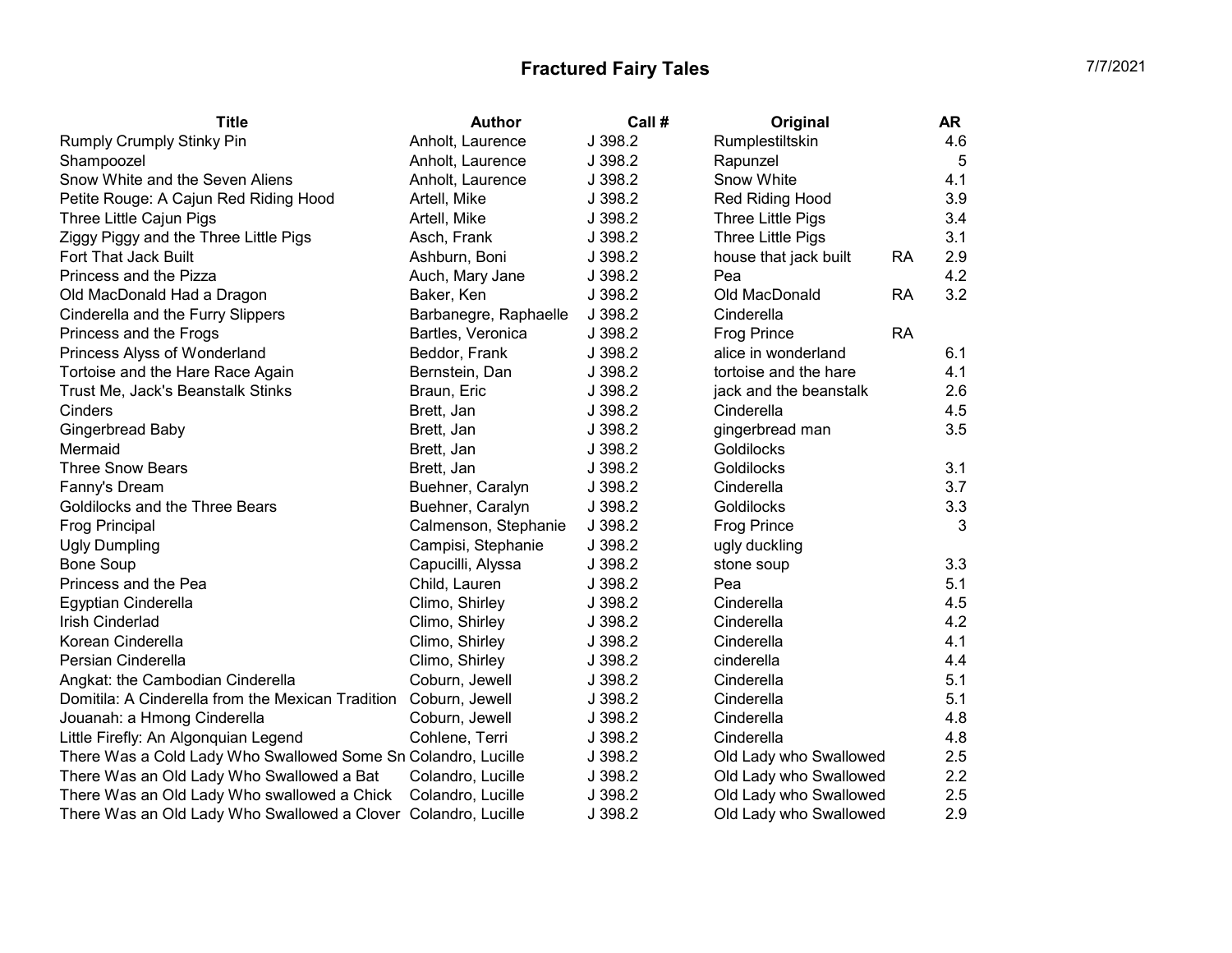| <b>Title</b>                                                       | <b>Author</b>       | Call #  | Original                 |           | AR  |
|--------------------------------------------------------------------|---------------------|---------|--------------------------|-----------|-----|
| There Was an Old Lady Who Swallowed a Frog                         | Colandro, Lucille   | J 398.2 | Old Lady Who Swallowed   |           | 2.2 |
| There Was an Old Lady Who Swallowed a Rose                         | Colandro, Lucille   | J 398.2 | Old Lady who Swallowed   |           | 2.8 |
| There Was an Old Lady Who Swallowed Some Le Colandro, Lucille      |                     | J 398.2 | Old Lady who Swallowed   |           | 2.4 |
| There Was an Old Mermaid who Swallowed a Sha Colandro, Lucille     |                     | J 398.2 | Old Lady Who Swallowed   |           | 3.8 |
| There Was an Old Pirate who Swallowed a Map                        | Colandro, Lucille   | J 398.2 | Old Lady Who Swallowed   |           |     |
| <b>Prince Cinders</b>                                              | Cole, Babette       | J 398.2 | Cinderella               |           | 3.2 |
| Jolie Blonde and the Three Heberts                                 | Collins, Sheila     | J 398.2 | Goldilocks               |           |     |
| Boy Who Cried Wolf                                                 | Crawford, Charlene  | J 398.2 | Boy who cried wolf       |           |     |
| <b>Rockabilly Goats Gruff</b>                                      | Crosby, Jeff        | J 398.2 | <b>Billy Goats Gruff</b> |           | 3   |
| <b>Pretty Salma</b>                                                | Daly, Niki          | J 398.2 | Red Riding Hood          | <b>RA</b> | 3.2 |
| Old MacDino Had a Farm                                             | Davies, Becky       | J 398.2 | Old MacDonald            | <b>RA</b> |     |
| <b>Enormous Potato</b>                                             | Davis, Aubrey       | J 398.2 | Turnip                   | <b>RA</b> | 1.7 |
| Pig Who Went Home on Sunday                                        | Davis, Donald       | J 398.2 | Three Little Pigs        |           | 3.3 |
| Abadeha: The Phillipine Cinderella                                 | de la Paz, Myrna    | J 398.2 | Cinderella               |           | 5.3 |
| <b>Gigantic Sweet Potato</b>                                       | De Las Casa, Dianne | J 398.2 | Turnip                   |           |     |
| Big and Bad                                                        | Delessert, Etienne  | J 398.2 | Three Little Pigs        |           |     |
| Adelita: A Mexican Cinderella Story                                | DePaola, Tomie      | J 398.2 | Cinderella               |           | 3.3 |
| Knight and the Dragon                                              | DePaola, Tomie      | J 398.2 |                          |           | 2.7 |
| Strongheart Jack and the Beanstalk                                 | DeSpain, Pleasant   | J 398.2 | jack and the beanstalk   |           |     |
| There Was an Old Lady Who Swallowed Some Bu Downing, Johnette      |                     | J 398.2 | Old Lady who Swallowed   |           | 3.7 |
| <b>Terrible Plop</b>                                               | Dubosarsky, Ursula  | J 398.2 | chicken little           | <b>RA</b> | 2.5 |
| <b>Catch That Cookie</b>                                           | Durand, Hallie      | J 398.2 | gingerbread man          | <b>RA</b> |     |
| Thumbelina                                                         | Ehrlich, Amy        | J 398.2 | Thumbelina               |           | 4.7 |
| Princesa and the Pea                                               | Elya, Susan         | J 398.2 | princess and the pea     | <b>RA</b> | 3.1 |
| <b>Prince Ribbit</b>                                               | Emmett, Jonathan    | J 398.2 | <b>Frog Prince</b>       | <b>RA</b> | 4.1 |
| Gingerbread Man Superhero                                          | Enderle, Dotti      | J 398.2 | gingerbread man          |           | 3.4 |
| Library Gingerbread Man                                            | Enderle, Dotti      | J 398.2 | gingerbread man          | <b>RA</b> | 2.8 |
| <b>Goldilocks Returns</b>                                          | Ernst, Lisa         | J 398.2 | Goldilocks               |           | 3.8 |
| <b>Bone Soup</b>                                                   | Evans, Cambia       | J 398.2 | stone soup               |           | 4   |
| Mr. Wolf and the Three Bears                                       | Fearnley, Jan       | J 398.2 | Goldilocks               |           |     |
| Glass Slipper, Gold Sandal: A Worldwide Cinderell Fleischman, Paul |                     | J 398.2 | Cinderella               |           | 4.4 |
| Gator Gumbo                                                        | Fleming, Candace    | J 398.2 | Little Red Hen           |           | 2.8 |
| <b>Wolf's Story</b>                                                | Forward, Toby       | J 398.2 | Red Riding Hood          |           | 2.7 |
| Cat, the Dog, Little Red, the Exploding Eggs, the WFox, Diane      |                     | J 398.2 | Red Riding Hood          |           | 3.1 |
| It's Not Hansel and Gretel                                         | Funk, Josh          | J 398.2 | hansel and gretel        | <b>RA</b> |     |
| It's Not Jack and the Beanstalk                                    | Funk, Josh          | J 398.2 | jack and the beanstalk   | <b>RA</b> | 2.5 |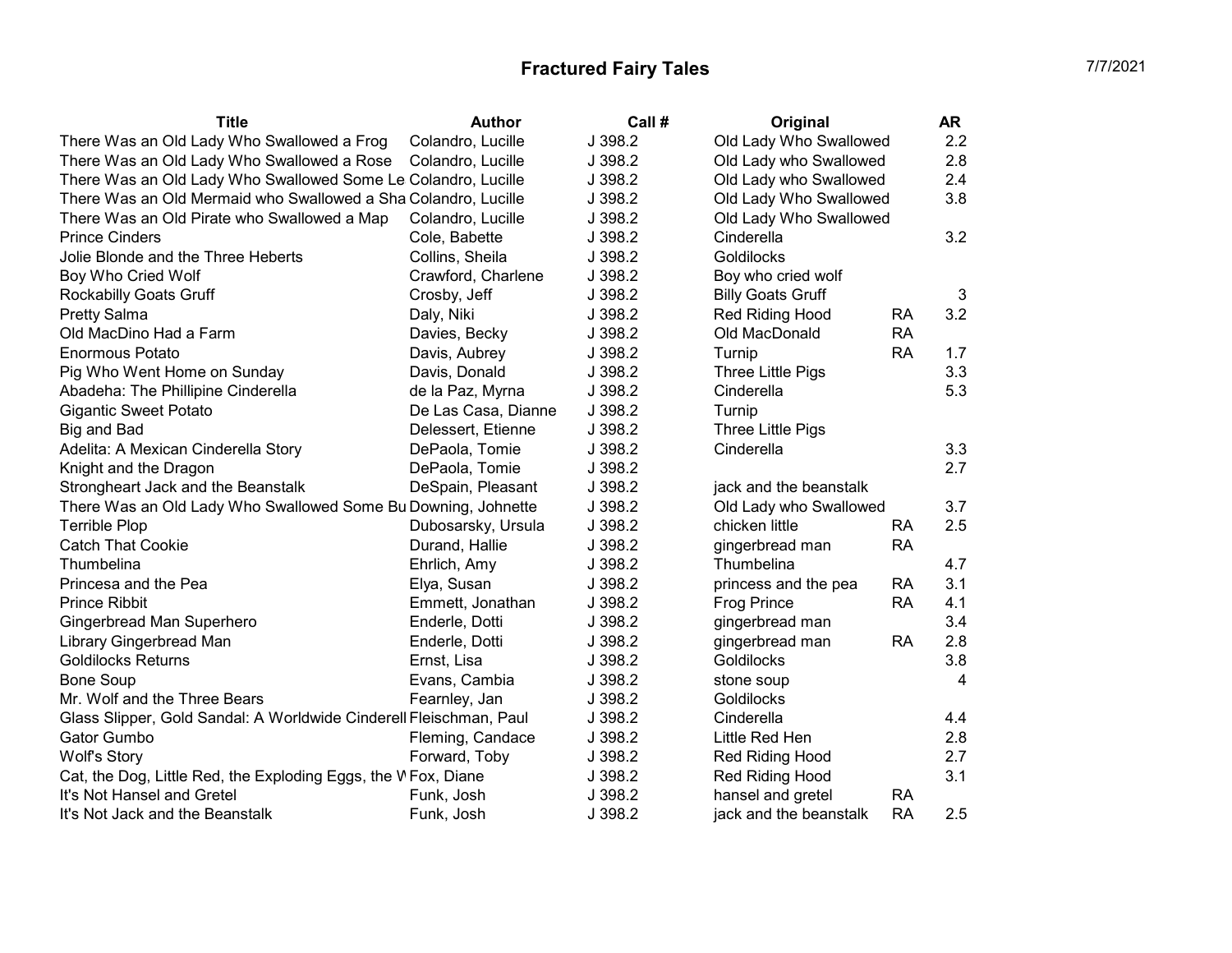| <b>Title</b>                               | <b>Author</b>       | Call #  | Original                              | <b>AR</b>      |
|--------------------------------------------|---------------------|---------|---------------------------------------|----------------|
| I Know a Shy Fellow who Swallowed a Cello  | Garriel, Barbara    | J 398.2 | Old Lady Who Swallowed                |                |
| Three Little Fish and the Big Bad Shark    | Geist, Ken          | J 398.2 | Three Little Pigs                     | 3              |
| Kallaloo: A Caribbean Tale                 | Gershator, Phillis  | J 398.2 | stone soup                            | 3              |
| <b>Big Race</b>                            | Glaser, Milton      | J 398.2 | tortoise and the hare                 |                |
| Old MacDonald Had a Boat                   | Goetz, Steve        | J 398.2 | Old MacDonald<br><b>RA</b>            |                |
| Old MacDonald Had a Truck                  | Goetz, Steve        | J 398.2 | Old MacDonald<br><b>RA</b>            |                |
| Three Little Rigs                          | Gordon, David       | J 398.2 | Three Little Pigs                     |                |
| <b>Ugly Truckling</b>                      | Gordon, David       | J 398.2 | ugly duckling                         | 2.5            |
| Chicken Big                                | Graves, Keith       | J 398.2 | chicken little<br><b>RA</b>           | 2.7            |
| Very Smart Pea and the Princess to Be      | Grey, Mini          | J 398.2 | Pea                                   | 3.3            |
| Three Little Pigs: an Architectural Tale   | Guarnacia, Steven   | J 398.2 | Three Little Pigs                     | 3.7            |
| <b>Little Red Riding Duck</b>              | Guillain, Charlotte | J 398.2 | Red Riding Hood                       | 2.9            |
| Frankly, I'd Rather Spin Myself a New Name | Gunderson, Jessica  | J 398.2 | Rumplestiltskin                       | 2.6            |
| Honestly, Our Music Stole the Show         | Gunderson, Jessica  | J 398.2 | <b>Bremen Town Musicians</b>          | 2.3            |
| No Lie, Pigs (and Their Houses) Can Fly    | Gunderson, Jessica  | J 398.2 | Three Little Pigs                     | 2.7            |
| Really, Rapunzel Needed a Haircut          | Gunderson, Jessica  | J 398.2 | Rapunzel                              | 2.8            |
| <b>Snoring Beauty</b>                      | Hale, Bruce         | J 398.2 | <b>Sleeping Beauty</b>                | 3.2            |
| Three Billy Goats' Stuff                   | Hartman, Bob        | J 398.2 | <b>Billy Goats Gruff</b><br><b>RA</b> |                |
| Wolf who Cried Boy                         | Hartman, Bob        | J 398.2 | Boy who cried wolf                    | 3.1            |
| Can't Catch Me                             | Hassett, John       | J 398.2 | gingerbread man                       | 3.2            |
| Very Little Red Riding Hood                | Heapy, Teresa       | J 398.2 | Red Riding Hood<br><b>RA</b>          | 2.3            |
| <b>Little Red Cuttlefish</b>               | Herz, Henry         | J 398.2 | Red Riding Hood                       |                |
| Princess and the Peas                      | Himes, Rachel       | J 398.2 | princess and the pea<br><b>RA</b>     |                |
| Goldilocks and Just One Bear               | Hodgkinson, Leigh   | J 398.2 | <b>RA</b><br>Goldilocks               | 3.5            |
| Little Red Writing                         | Holub, Joan         | J 398.2 | Red Riding Hood                       | 3.5            |
| Goldie Socks and the Three Libearians      | Hopkins, Jackie     | J 398.2 | Goldilocks                            | $\overline{4}$ |
| <b>Horned Toad Prince</b>                  | Hopkins, Jackie     | J 398.2 | <b>Frog Prince</b>                    | 4.5            |
| Matzah Man                                 | Howland, Naomi      | J 398.2 | gingerbread man                       | 3.6            |
| Ella's Big Chance                          | Hughes, Shirley     | J 398.2 | Cinderella                            | 5.3            |
| <b>Hansel and Gretel</b>                   | Isadora, Rachel     | J 398.2 | hansel and gretel                     | 4.1            |
| Old Mikamba Had a Farm                     | Isadora, Rachel     | J 398.2 | Old MacDonald                         |                |
| Rapunzel                                   | Isadora, Rachel     | J 398.2 | Rapunzel                              | 4.2            |
| I Know an Old Lady Who Swallowed a Pie     | Jackson, Alison     | J 398.2 | Old Lady Who Swallowed                | 3.9            |
| Cinder Edna                                | Jackson, Ellen      | J 398.2 | Cinderella                            | 4.5            |
| <b>Bigfoot Cinderrrrrella</b>              | Johnston, Tony      | J 398.2 | Cinderella                            | 3.3            |
| Princess Who had No Kingdom                | Jones, Ursula       | J 398.2 | Cinderella                            |                |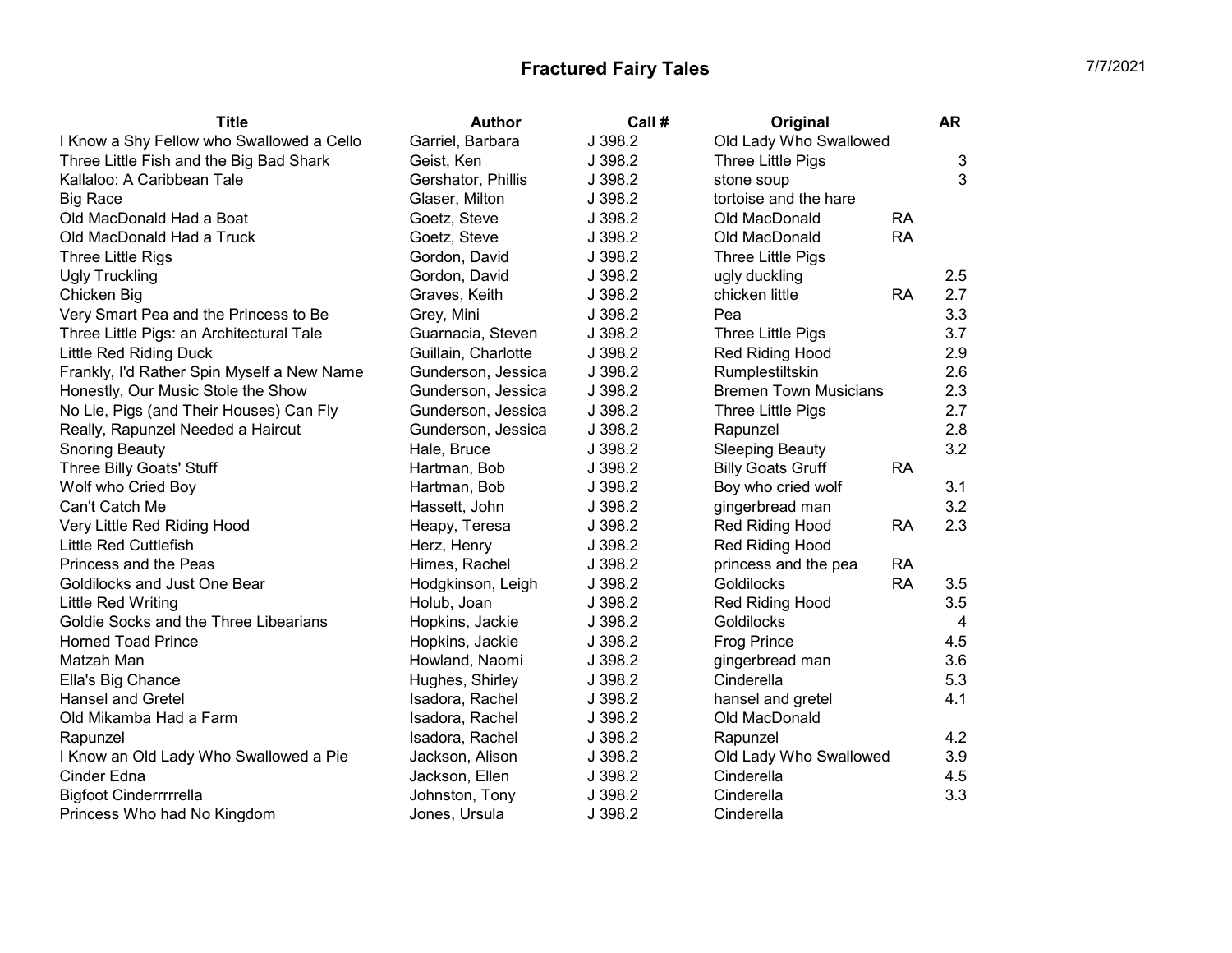| <b>Title</b>                                                     | <b>Author</b>       | Call #  | Original                              | AR             |
|------------------------------------------------------------------|---------------------|---------|---------------------------------------|----------------|
| Bean, a Stalk and a Boy Named Jack                               | Joyce, William      | J 398.2 | jack and the beanstalk<br><b>RA</b>   | 2.7            |
| Armadilly Chili                                                  | Ketteman, Helen     | J 398.2 | Little Red Hen                        |                |
| <b>Bubba the Cowboy Prince</b>                                   | Ketteman, Helen     | J 398.2 | Cinderella<br><b>RA</b>               | 3.8            |
| <b>Three Little Gators</b>                                       | Ketteman, Helen     | J 398.2 | Three Little Pigs                     | 3              |
| Waynetta and the Cornstalk: A Texas Fairy Tale                   | Ketteman, Helen     | J 398.2 | jack and the beanstalk                | 3.3            |
| Cactus Soup                                                      | Kimmel, Eric        | J 398.2 | stone soup                            | 3.5            |
| Iron John                                                        | Kimmel, Eric        | J 398.2 | cinderella                            | 4.1            |
| Little Red Hot                                                   | Kimmel, Eric        | J 398.2 | Little Red Hen                        | 2.8            |
| Rimonah of the Flashing Sword: A North African Ti Kimmel, Eric   |                     | J 398.2 | Snow White                            | 4.1            |
| Runaway Tortilla                                                 | Kimmel, Eric        | J 398.2 | gingerbread man                       | 3.2            |
| <b>Three Cabritos</b>                                            | Kimmel, Eric        | J 398.2 | <b>Billy Goats Gruff</b>              | 2.5            |
| <b>Three Little Tamales</b>                                      | Kimmel, Eric        | J 398.2 | Three Little Pigs                     | 3.3            |
| <b>Three Bully Goats</b>                                         | Kimmelman, Leslie   | J 398.2 | <b>Billy Goats Gruff</b>              | 3.7            |
| There Was an Old Dragon who Swallowed a Knigh Klostermann, Penny |                     | J 398.2 | Old Lady Who Swallowed RA             | 3.4            |
| <b>Emperor's Old Clothes</b>                                     | Lasky, Kathryn      | J 398.2 | emperor's new clothes                 | 4.4            |
| Humphrey, Albert and the Flying Machine                          | Lasky, Kathryn      | J 398.2 | sleeping beauty/briar rose            | 3.4            |
| Boy Who Cried Ninja                                              | Latimer, Alex       | J 398.2 | Boy who cried wolf                    | 3.3            |
| <b>Truth About Hansel and Gretel</b>                             | Law, Karina         | J 398.2 | hansel and gretel                     | 2.7            |
| Little Red Gliding Hood                                          | Lazar. Tara         | J 398.2 | Red Riding Hood                       | 3.1            |
| <b>Betsy Red Hoodie</b>                                          | Levine, Gail Carson | J 398.2 | <b>Red Riding Hood</b>                | $\overline{2}$ |
| Betsy Who Cried Wolf                                             | Levine, Gail Carson | J 398.2 | Boy who cried wolf                    | 2.3            |
| Little Red Riding Sheep                                          | Lodding, Linda      | J 398.2 | Red Riding Hood                       |                |
| Believe Me, Goldilocks Rocks                                     | Loewen, Nancy       | J 398.2 | Goldilocks                            | 2.3            |
| Believe Me, I Never Felt a Pea                                   | Loewen, Nancy       | J 398.2 | princess and the pea                  | 2.9            |
| Boy Who Cried Wolf                                               | Loewen, Nancy       | J 398.2 | Boy who cried wolf                    | 3.2            |
| I Never Wanted to Kiss Anybody                                   | Loewen, Nancy       | J 398.2 | <b>Frog Prince</b>                    | 2.8            |
| Listen, My Bridge is So Cool                                     | Loewen, Nancy       | J 398.2 | <b>RA</b><br><b>Billy Goats Gruff</b> | 2.6            |
| No Kidding, Mermaids are a Joke                                  | Loewen, Nancy       | J 398.2 | Little Mermaid                        | 3.1            |
| No Lie, I Acted Like a Beast                                     | Loewen, Nancy       | J 398.2 | Beauty and the Beast                  | 2.6            |
| Seriously, Snow White was So Forgetful                           | Loewen, Nancy       | J 398.2 | Snow White                            | 2.9            |
| Trust Me, Hansel and Gretel are Sweet                            | Loewen, Nancy       | J 398.2 | hansel and gretel                     | 3              |
| <b>Ohana Means Family</b>                                        | Loomis, Ilima       | J 398.2 | house that jack built                 |                |
| Cindy Ellen                                                      | Lowell, Susan       | J 398.2 | Cinderella                            | 5              |
| Dusty Locks and the Three Bears                                  | Lowell, Susan       | J 398.2 | Goldilocks                            | 4.3            |
| Little Red Cowboy Hat                                            | Lowell, Susan       | J 398.2 | Red Riding Hood                       | 3              |
| Boy Who Cried Bigfoot                                            | Magoon, Scott       | J 398.2 | Boy who cried wolf                    | 1.7            |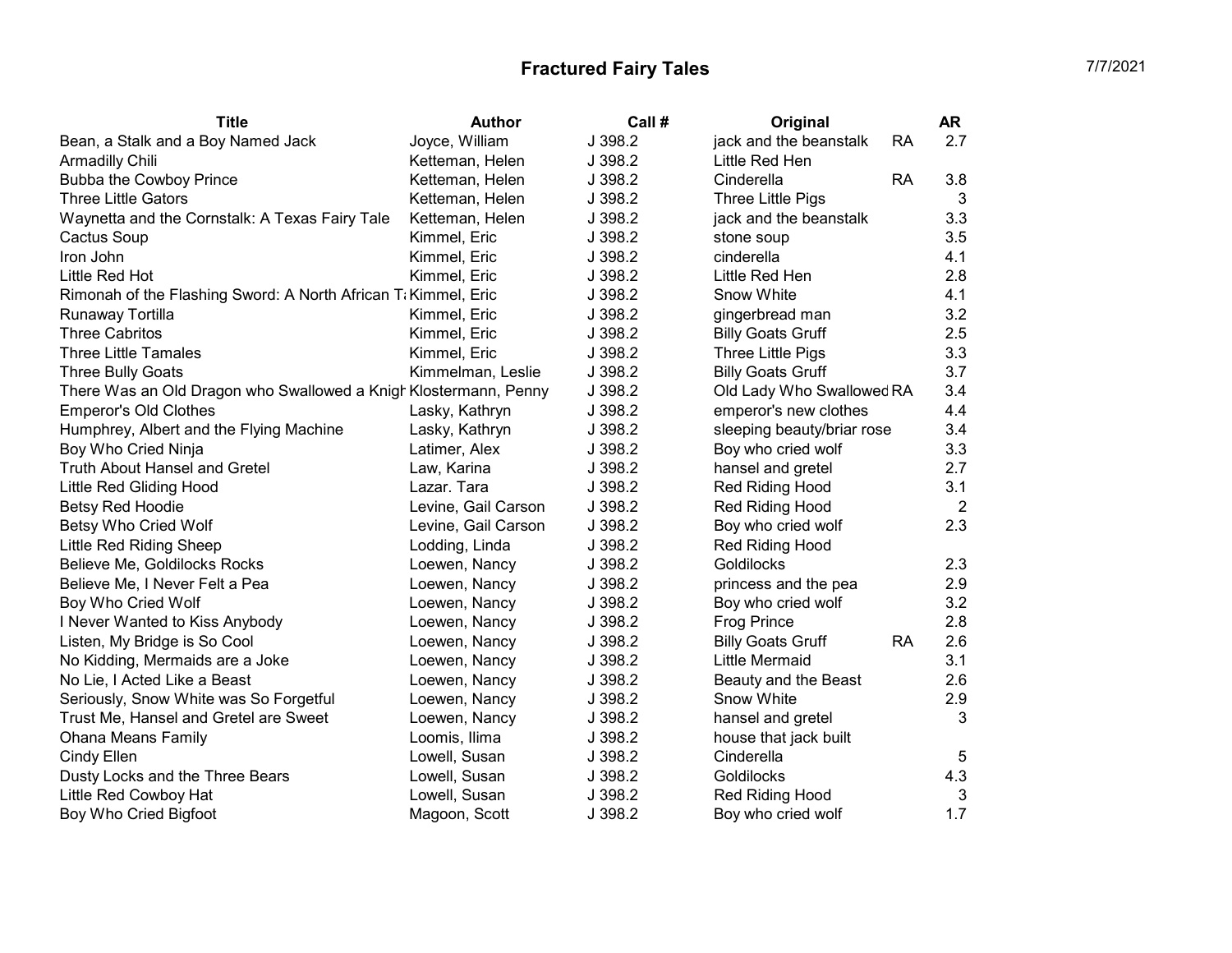| <b>Title</b>                                                         | Author             | Call #  | Original                 |           | AR             |
|----------------------------------------------------------------------|--------------------|---------|--------------------------|-----------|----------------|
| Orphan                                                               | Manna, Anthony     | J 398.2 | Cinderella               |           | 5.3            |
| Moldilocks and the Three Scares                                      | Marie, Lynne       | J 398.2 | Goldilocks               |           |                |
| Rough-Face Girl                                                      | Martin, Rafe       | J 398.2 | Cinderella               |           | 4              |
| Out of the Egg                                                       | Matthews, Tina     | J 398.2 | Little Red Hen           |           | 2.5            |
| Knight Who Took All Day                                              | Mayhew, James      | J 398.2 |                          |           | 3.8            |
| Little Green Witch                                                   | McGrath, Barbara   | J 398.2 | Little Red Hen           |           | 3.2            |
| Nutcracker in Harlem                                                 | McMorrow, T.E.     | J 398.2 | Nutcracker               |           |                |
| Cinderella's Rat                                                     | Meddaugh, Susan    | J 398.2 | Cinderella               |           | 2.5            |
| Beauty and the Beast                                                 | Meister, Cari      | J 398.2 | Beauty and the Beast     |           | 3.5            |
| Cinder-elly                                                          | Minters, Frances   | J 398.2 | Cinderella               |           | 3.1            |
| Santa Claus and the Three Bears                                      | Modugno, Maria     | J 398.2 | Goldilocks               |           | 3.8            |
| Gingerbread Man and the Leprechaun Loose at Sc Murray, Laura         |                    | J 398.2 | gingerbread man          |           | 3.2            |
| <b>Brave Little Seamstress</b>                                       | Osborne, Mary Pope | J 398.2 | brave tailor             |           | 4              |
| Kate and the Beanstalk                                               | Osborne, Mary Pope | J 398.2 | jack and the beanstalk   |           | 3.6            |
| <b>Sleeping Bobby</b>                                                | Osborne, Mary Pope | J 398.2 | sleeping beauty          |           | 5.2            |
| <b>Bad Boys Get Cookie!</b>                                          | Palatini, Margie   | J 398.2 | gingerbread man          |           | 2.1            |
| Earthquack                                                           | Palatini, Margie   | J 398.2 | chicken little           |           | 3.7            |
| Goldie and the Three Hares                                           | Palatini, Margie   | J 398.2 | Goldilocks               |           | 2.7            |
| <b>Three Silly Billies</b>                                           | Palatini, Margie   | J 398.2 | <b>Billy Goats Gruff</b> |           | 3.2            |
| <b>Emperor Penguin's New Clothes</b>                                 | Perlman, Janet     | J 398.2 | emperor's new clothes    |           | 4.5            |
| Penguin and the Pea                                                  | Perlman, Janet     | J 398.2 | Pea                      |           | 5              |
| Three Horrid Little Pigs                                             | Pichon, Liz        | J 398.2 | Three Little Pigs        | <b>RA</b> | 3              |
| Turkey Girl: A Zuni Cinderella Story                                 | Pollock, Penny     | J 398.2 | Cinderella               |           | 4.8            |
| Cinderella: an Art Deco Love Story                                   | Roberts, Lynn      | J 398.2 | cinderella               |           | 4.2            |
| Little Red                                                           | Roberts, Lynn      | J 398.2 | Red Riding Hood          |           | 4.4            |
| Rapunzel: A Groovy Fairy Tale                                        | Roberts, Lynn      | J 398.2 | Rapunzel                 |           | 4.5            |
| Leola and the Honeybears                                             | Rosales, Melodye   | J 398.2 | Goldilocks               |           | $\overline{4}$ |
| Cendrillon: A Caribbean Cinderella                                   | San Souci, Robert  | J 398.2 | Cinderella               |           | 3.7            |
| Cinderella Skeleton                                                  | San Souci, Robert  | J 398.2 | Cinderella               |           | 5.2            |
| Little Gold Star: A Spanish American Cinderella Ta San Souci, Robert |                    | J 398.2 | Cinderella               |           | 4.6            |
| Sootface                                                             | San Souci, Robert  | J 398.2 | Cinderella               |           | 4.4            |
| Farm That Mac Built                                                  | Sauer, Tammi       | J 398.2 | house that jack built    |           |                |
| There was an Old Sailor                                              | Saxby, Claire      | J 398.2 | Old Lady Who Swallowed   |           | 3.4            |
| Smoky Mountain Rose: An Appalachian Cinderella Schroeder, Alan       |                    | J 398.2 | Cinderella               |           | 4.1            |
| Goldi Rocks and the Three Bears                                      | Schwartz, Corey    | J 398.2 | Goldilocks               | <b>RA</b> | 2.9            |
| Hensel and Gretel: Ninja Chicks                                      | Schwartz, Corey    | J 398.2 | hansel and gretel        |           | 3.6            |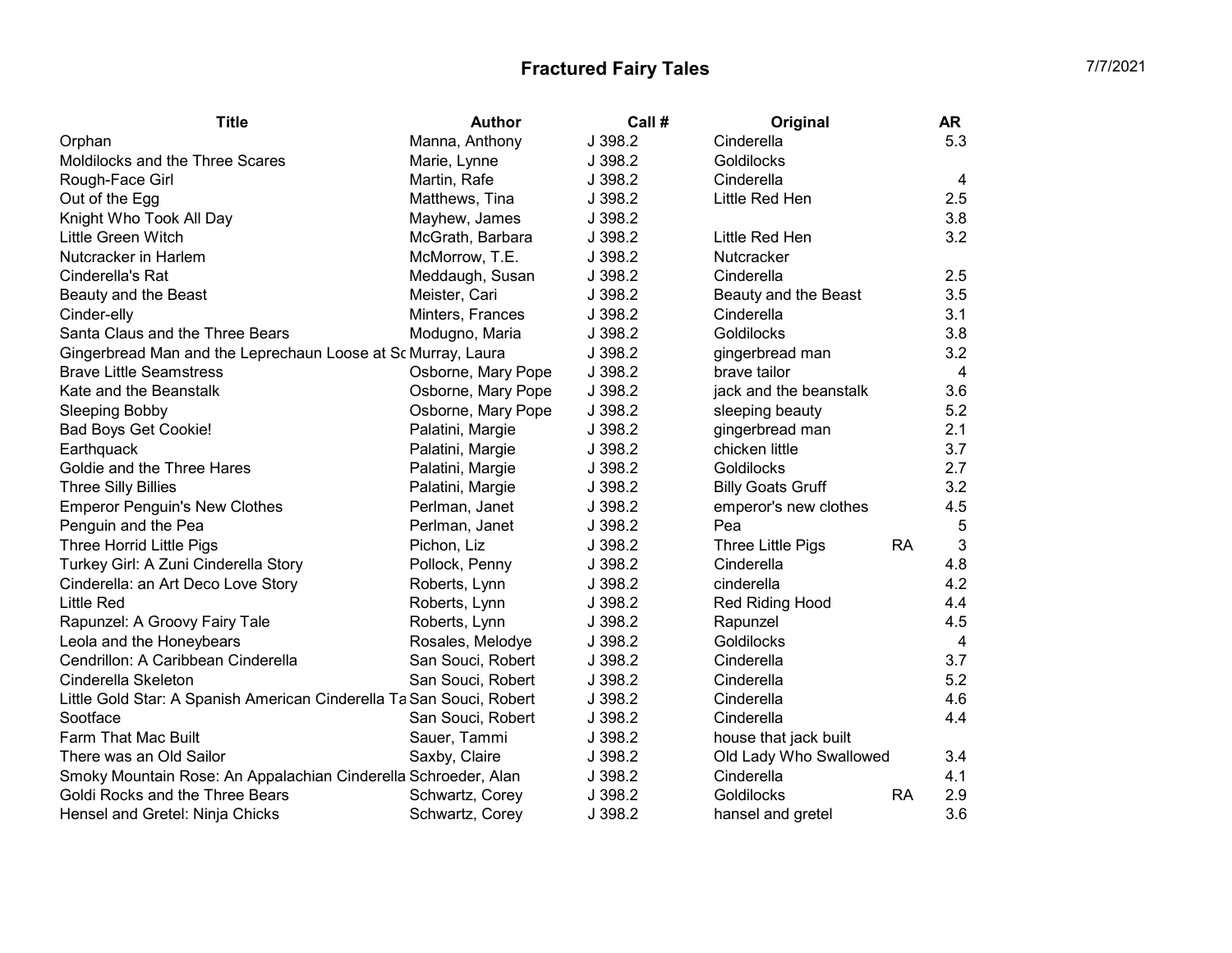| <b>Title</b>                                                | <b>Author</b>       | Call #  | Original                              | <b>AR</b>      |
|-------------------------------------------------------------|---------------------|---------|---------------------------------------|----------------|
| Ninja Red Riding Hood                                       | Schwartz, Corey     | J 398.2 | Red Riding Hood<br><b>RA</b>          | 3.4            |
| Three Ninja Pigs                                            | Schwartz, Corey     | J 398.2 | <b>RA</b><br>Three Little Pigs        | 3.2            |
| Twinderella                                                 | Schwartz, Corey     | J 398.2 | <b>RA</b><br>Cinderella               | 3.5            |
| <b>Book That Jack Wrote</b>                                 | Scieszka, Jon       | J 398.2 | house that jack built                 | 4.9            |
| True Story of The 3 Little Pigs                             | Scieszka, Jon       | J 398.2 | Three Little Pigs                     |                |
| Three Triceratops Tuff                                      | Shaskan, Stephen    | J 398.2 | <b>Billy Goats Gruff</b><br><b>RA</b> | 2.4            |
| Honestly, Red Riding Hood was Rotten                        | Shaskan, Trisha     | J 398.2 | Red Riding Hood                       | $\overline{2}$ |
| Seriously, Cinderella is SO Annoying                        | Shaskan, Trisha     | J 398.2 | Cinderella                            | 2.5            |
| Truly We Both Loved Beauty Dearly                           | Shaskan, Trisha     | J 398.2 | sleeping beauty                       | 3.1            |
| Matzo Ball Boy                                              | Shulman, Lisa       | J 398.2 | gingerbread man                       | 3.5            |
| Can You Guess My Name? Traditional Tales Aroul Sierra, Judy |                     | J 398.2 | Pigs, Bremen, Rump., Frog P.,         | 4.9            |
| Cinderella                                                  | Sierra, Judy        | J 398.2 | cinderella                            |                |
| Gift of the Crocodile                                       | Sierra, Judy        | J 398.2 | Cinderella                            | 4.4            |
| There Was an Old Lady Who Swallowed a Trout!                | Sloat, Teri         | J 398.2 | Old Lady Who Swallowed                | 3.1            |
| Little Red and the Very Hungry Lion                         | Smith, Alex         | J 398.2 | Red Riding Hood                       | 3              |
| Goldilocks and the Three Martians                           | Smith, Stu          | J 398.2 | Goldilocks                            | 3              |
| Old MacDonald Had a Baby                                    | Snape, Emily        | J 398.2 | Old MacDonald                         |                |
| Cinderella Liberator                                        | Solnit, Rebecca     | J 398.2 | Cinderella                            |                |
| <b>Giant and the Beanstalk</b>                              | Stanley, Diane      | J 398.2 | jack and the beanstalk                | 3.9            |
| Goldie and the Three Bears                                  | Stanley, Diane      | J 398.2 | <b>RA</b><br>Goldilocks               | 2.6            |
| Rumplestiltskin's Daughter                                  | Stanley, Diane      | J 398.2 | Rumplestiltskin                       |                |
| Tattercoats                                                 | Steel, Flora        | J 398.2 | Cinderella                            |                |
| Little Red Hen (Makes a Pizza)                              | Sturges, Philemon   | J 398.2 | Little Red Hen                        | 3              |
| Carmine: A Little More Red                                  | Sweet, Melissa      | J 398.2 | Red Riding Hood                       | 3.1            |
| Jack and the Beanstalk and the French Fries                 | Teague, Mark        | J 398.2 | jack and the beanstalk<br><b>RA</b>   | 3.4            |
| Sky is Falling                                              | Teague, Mark        | J 398.2 | chicken little                        | 2.4            |
| Three Little Pigs                                           | Teague, Mark        | J 398.2 | Three Little Pigs<br>RA               | 3.1            |
| Abuelo y Los tres osos                                      | Tello, Jerry        | J 398.2 | Goldilocks                            | 3.5            |
| Gospel Cinderella                                           | Thomas, Joyce       | J 398.2 | cinderella                            | 5.4            |
| <b>When Turtle Grew Feathers</b>                            | Tingle, Tim         | J 398.2 | tortoise and the hare                 | 2.8            |
| Old MacDonald Had a Zoo                                     | Trapani, Iza        | J 398.2 | Old MacDonald                         |                |
| Three Little Wolves and the Big Bad Pig                     | Trivizas, Euguene   | J 398.2 | Three Little Pigs                     | 4.6            |
| <b>Reading Beauty</b>                                       | Underwood, Deborah  | J 398.2 | <b>Sleeping Beauty</b><br><b>RA</b>   |                |
| Pinata that the Farm Maiden Hung                            | Vamos, Samantha     | J 398.2 | house that jack built                 | 4.2            |
| Tree House that Jack Built                                  | Verburg, Bonnie     | J 398.2 | house that jack built                 | 2.8            |
| But Who Will Bell the Cats?                                 | von Buhler, Cynthia | J 398.2 | belling the cat                       | 4.7            |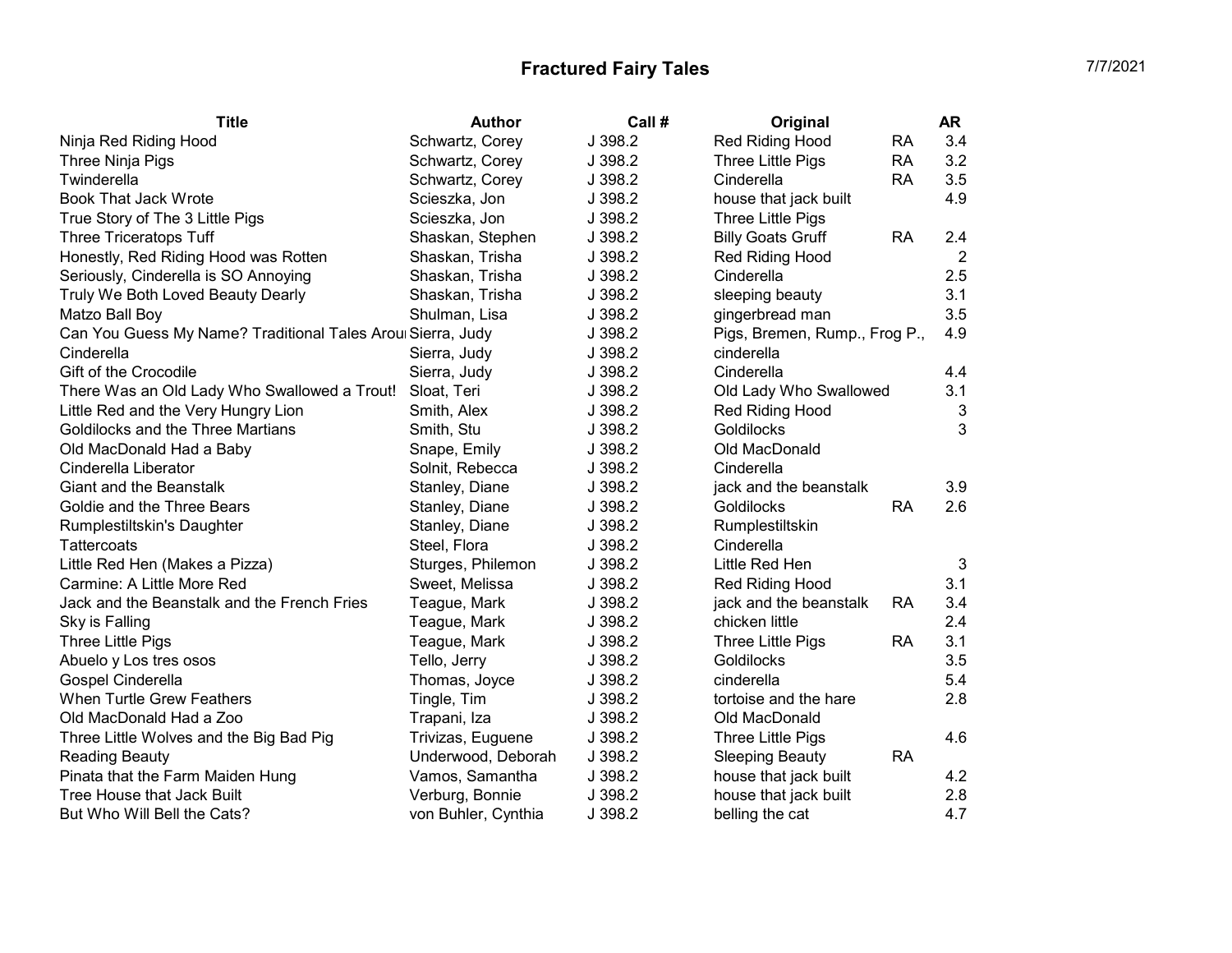| <b>Title</b>                                                      | <b>Author</b>                         | Call #       | Original                      |           | <b>AR</b> |
|-------------------------------------------------------------------|---------------------------------------|--------------|-------------------------------|-----------|-----------|
| There Was an Old Monkey Who Swallowed a Froc Ward, Jennifer       |                                       | J 398.2      | Old Lady who Swallowed        |           | 2.9       |
| There Was an Old Pirate who Swallowed a Fish                      | Ward, Jennifer                        | J 398.2      | Old Lady who Swallowed        |           | 2.5       |
| Don't Kiss the Frog! Princess Stories with Attitude Waters, Fiona |                                       | J 398.2      | princess stories              |           | 4.9       |
| Chicken Little: the Real and Totally True Tale                    | Wedelich, Sam                         | J 398.2      | chicken little                | <b>RA</b> |           |
| Cinderella                                                        | Wegman, William                       | J 398.2      | Cinderella                    |           |           |
| Little Ruth Reddingford and the Wolf                              | Wesselman, Hank                       | J 398.2      | Red Riding Hood               |           |           |
| Wait! No Paint!                                                   | Whatley, Bruce                        | J 398.2      | Three Little Pigs             |           | 3.2       |
| <b>Three Little Pigs</b>                                          | Wiesner, David                        | J 398.2      | <b>Three Little Pigs</b>      |           |           |
| <b>Falling for Rapunzel</b>                                       | Wilcox, Leah                          | J 398.2      | Rapunzel                      |           | 2.7       |
| <b>Waking Beauty</b>                                              | Wilcox, Leah                          | J 398.2      | sleeping beauty               | <b>RA</b> | 2.9       |
| Goldilocks and the Three Dinosaurs                                | Willems, Mo                           | J 398.2      | Goldilocks                    | <b>RA</b> | 4.2       |
| Petronella                                                        | Williams, Jay                         | J 398.2      |                               |           | 3.5       |
| <b>Hansel and Gretel</b>                                          | Woollvin, Bethan                      | J 398.2      | hansel and gretel             | <b>RA</b> |           |
| <b>Little Red</b>                                                 | Woollvin, Bethan                      | J 398.2      | Red Riding Hood               | <b>RA</b> | 1.9       |
| Rapunzel                                                          | Woollvin, Bethan                      | J 398.2      | Rapunzel                      |           |           |
| I Know an Old Lady Who Swallowed a Dreidel                        | Yacowitz, Caryn                       | J 398.2      | Old Lady who Swallowed        | RA.       | 3.8       |
| <b>Sleeping Ugly</b>                                              | Yolen, Jane                           | J 398.2      | sleeping beauty               |           | 3.5       |
| Lon Po Po: A Red-Riding Hood Story from China                     | Young, Ed                             | J 398.2      | Red Riding Hood               |           | 3.5       |
| Little Red-Cap                                                    | Grimm                                 | J 398.2      | Red Riding Hood               |           | 3.8       |
| Puss in Cowboy Boots                                              | Huling, Jan                           | J 398.2      | Puss in Boots                 |           | 4.6       |
| Prairie Chicken Little                                            | Hopkins, Jackie                       | J 398.2 Chic | chicken little                |           | 3.6       |
| <b>Catfish Tale</b>                                               | Stewart, Whitney                      | J 398.2 Fish | <b>Fisherman and His Wife</b> |           |           |
| <b>Gingerbread Girl Goes Animal Crackers</b>                      | Ernst, Lisa                           | J 398.2 Ging | gingerbread man               |           | 3.9       |
| B. Bear and Lolly Catch That Cookie                               | Livingston, A. A.                     | J 398.2 Ging | gingerbread man               |           |           |
| Goldy Luck and the Three Pandas                                   | Yim, Natasha                          | J 398.2 Gold | Goldilocks                    |           | 3.2       |
| Cazuela That the Farm Maiden Stirred                              | Vamos, Samantha                       | J 398.2 Hous | house that jack built         |           |           |
| Old MacDonald Had a Phone                                         | Willis, jeanne                        | J 398.2 Macd | Old MacDonald                 |           |           |
| I Know an Old Teacher                                             | Bowen, Anne                           | J 398.2 Old  | Old Lady Who Swallowed RA     |           | 2.4       |
| Princess Pigtoria and the Pea                                     | Edwards, Pamela Duncar J 398.2 Pea    |              | princess and the pea          | <b>RA</b> | 4.1       |
| Princess and the Packet of Frozen Peas                            | Wilson, Tony                          | J 398.2 Pea  | princess and the pea          | <b>RA</b> | 3.6       |
| Steel Pan Man of Harlem                                           | Bootman, Colin                        | J 398.2 Pied | Pied Piper                    |           | 3.6       |
| <b>Snoring Beauty</b>                                             | Bardhan-Quallen, Sudipta J 398.2 Slee |              | <b>Sleeping Beauty</b>        | <b>RA</b> | 3.2       |
| Stone Soup with Matzoh Balls                                      | Glaser, Linda                         | J 398.2 Ston | stone soup                    |           |           |
| Princess and the Pea                                              | Vaes, Alain                           | J 398.2 Vaes | Pea                           |           | 3.9       |
| Such a Prince                                                     | Bar-el, Dan                           | J 398.208    | Thumbelina                    |           | 3.9       |
| <b>Seven Chinese Sisters</b>                                      | Tucker, Kathy                         | J 398.2095   | Seven Chinese Brothers        |           | 4         |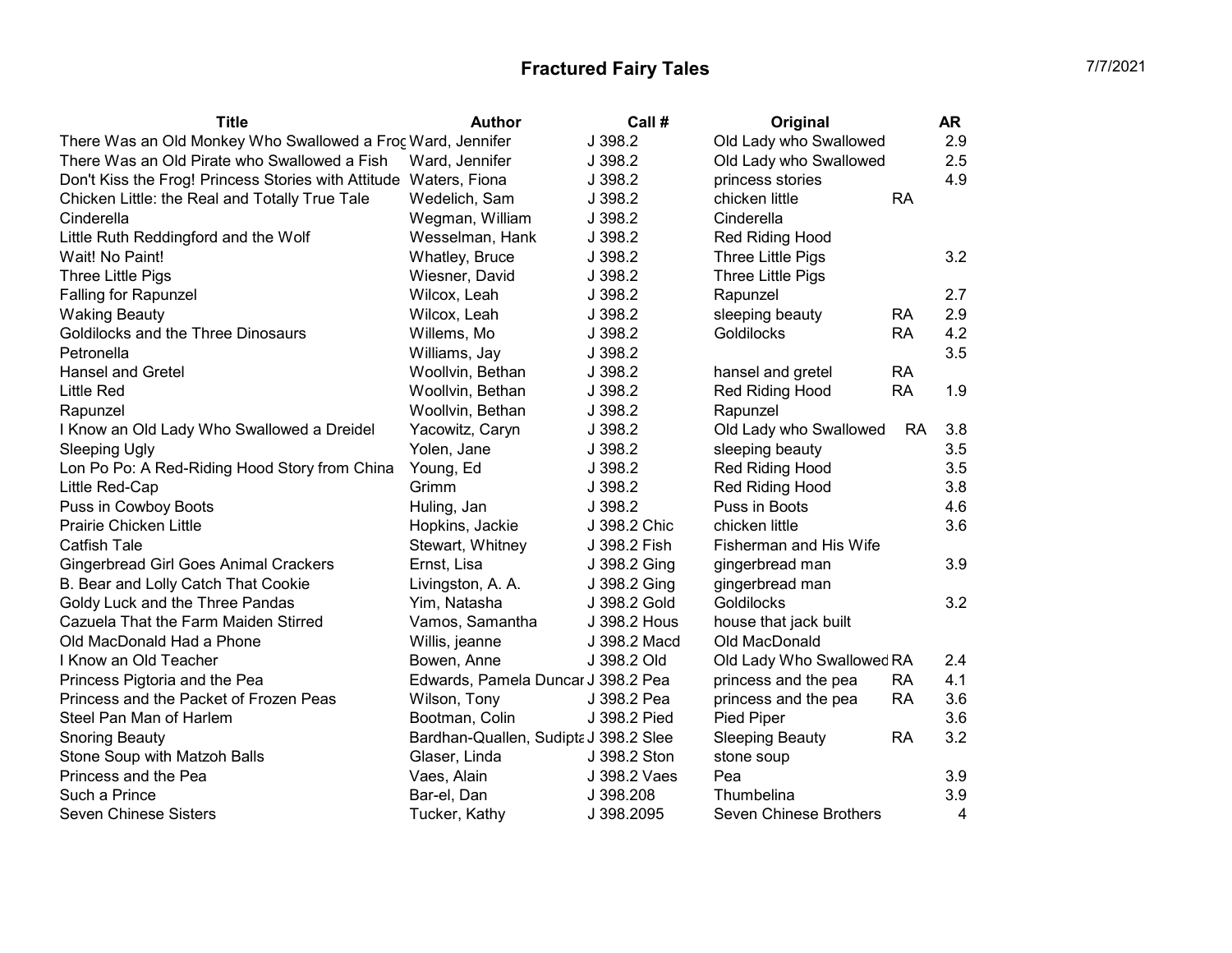| <b>Title</b>                                         | <b>Author</b>         | Call #                       | Original                                  | AR.             |
|------------------------------------------------------|-----------------------|------------------------------|-------------------------------------------|-----------------|
| Daddy Goose Treasury                                 | French, Vivian        | J 398.8                      | nursery rhymes                            | 3.5             |
| <b>Fairy Tale Breakfasts</b>                         | Yolen, Jane           | J641.5                       |                                           | 5.2             |
| <b>Fairy Tale Desserts</b>                           | Yolen, Jane           | J641.5                       |                                           | 5.6             |
| <b>Fairy Tale Feasts</b>                             | Yolen, Jane           | J641.5                       |                                           |                 |
| <b>Fairy Tale Lunches</b>                            | Yolen, Jane           | J641.5                       |                                           | 5.2             |
| Mirror, Mirror                                       | Singer, Marilyn       | J811.6                       |                                           |                 |
| <b>Wonder Book</b>                                   | Rosenthal, Amy Krouse | J 817.54                     |                                           |                 |
| Whittington                                          | Armstrong, Alan       |                              | J Fantasy Arms Dick Whittington & His Cat | 4.9             |
| Of Giants and Ice                                    | Bach, Shelby          | J Fantasy Bach Ever 1        |                                           | 4.8             |
| Of Sorcery and Snow                                  | Bach, Shelby          | J Fantasy Bach E' Snow Queen |                                           | 5.1             |
| Fairy Tale Matchmaker                                | Baker, E.D.           | J Fantasy Bake               |                                           | 5.4             |
| <b>Wide Awake Princess</b>                           | Baker, E.D.           |                              | J Fantasy Bake W Sleeping Beauty          | $6\phantom{1}6$ |
| Unlocking the Spell                                  | Baker, E.D.           | J Fantasy Bake Wide 2        |                                           | 5.3             |
| Mostly True Story of Jack                            | Barnhill, Kelly       |                              | J Fantasy Barn jack and the beanstalk     | 5               |
| <b>Sisters Grimm series</b>                          | Buckley, Michael      | J Fantasy Buck Sist          |                                           | 5.2             |
| Flunked                                              | Calonita, Jen         | J Fantasy Calo Fair 1        |                                           | 4.8             |
| Switched                                             | Calonita, Jen         | J Fantasy Calo Fair 4        |                                           | 4.4             |
| School for Good and Evil                             | Chainani, Soman       | J Fantasy Chai Scho 1        |                                           | 5.2             |
| <b>World Without Princes</b>                         | Chainani, Soman       | J Fantasy Chai Scho 2        |                                           | 5.7             |
| Magician's Boy                                       | Cooper, Susan         | J Fantasy Coop               |                                           | 4.4             |
| Cursed                                               | Coville, Bruce        | J Fantasy Covi Ench 1        |                                           | 5.3             |
| Hatched                                              | Coville, Bruce        | J Fantasy Covi Ench 2        |                                           | 5.8             |
| Trolled                                              | Coville, Bruce        | J Fantasy Covi Ench 3        |                                           |                 |
| <b>Swan Sister</b>                                   | Datlow, Ellen         | J Fantasy Datl               |                                           | 5.6             |
| <b>Brixen Witch</b>                                  | DeKeyser, Stacy       | J Fantasy Deke               | Pied Piper                                | $\sqrt{5}$      |
| Isle of the Lost                                     | De la Cruz, Melissa   | J Fantasy Dela 1             |                                           | 5.3             |
| <b>Sleeping Ugly</b>                                 | Dewin, Howie          | J Fantasy Dewi               | sleeping beauty                           | 3.8             |
| Famous Adventures of Jack                            | Doherty, Berlie       | J Fantasy Dohe               |                                           | 5.2             |
| Cinderella (as if you didn't already know the story) | Ensor, Barbara        | J Fantasy Enso               | cinderella                                | 5.5             |
| Thumbelina, Tiny Runaway Bride                       | Ensor, Barbara        | J Fantasy Enso               | Thumbelina                                | 5.6             |
| Sun and Moon, Ice and Snow                           | George, Jessica       | J Fantasy Geor               | Beauty and the Beast                      | 5.4             |
| Tale Dark and Grimm                                  | Gidwitz, Adam         | J Fantasy Gidw Tale 1        |                                           |                 |
| In a Glass Grimmly                                   | Gidwitz, Adam         | J Fantasy Gidw Tale 2        |                                           | 4.4             |
| <b>Big Bad Detective Agency</b>                      | Hale, Bruce           | J Fantasy Hale               | Three Little Pigs                         | 3.9             |
| <b>Unfairest of Them All</b>                         | Hale, Shannon         | J Fantasy Hale Ever 2        |                                           | 5.1             |
| Wonderlandiful World                                 | Hale, Shannon         | J Fantasy Hale Ever 3        |                                           | 5.1             |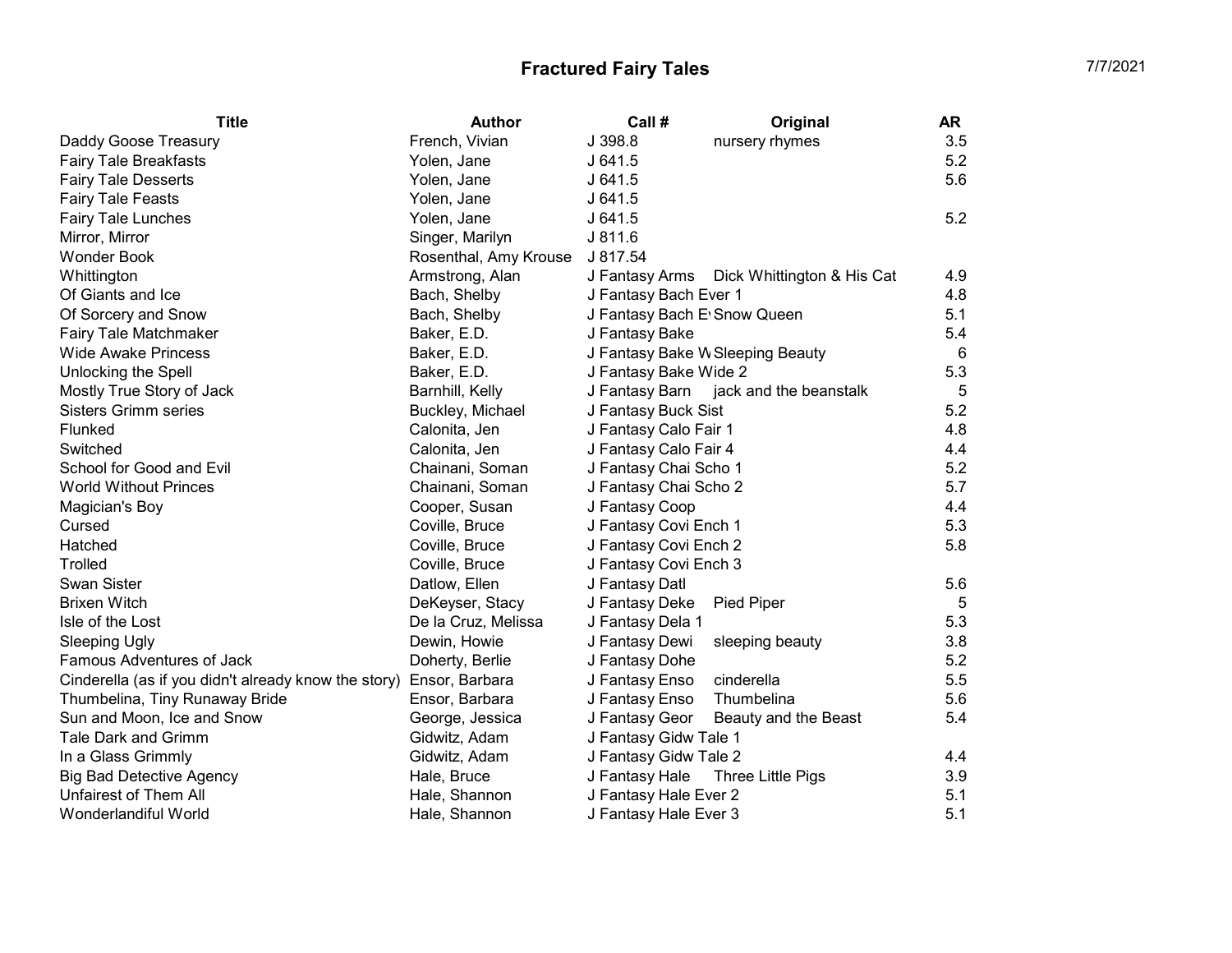| <b>Title</b>                                                       | <b>Author</b>       | Call #                            | Original                              | AR              |
|--------------------------------------------------------------------|---------------------|-----------------------------------|---------------------------------------|-----------------|
| Once Upon a Time                                                   | Hale, Shannon       | J Fantasy Hale Ever 4             |                                       | 5.4             |
| Hero's Guide to Saving the Kingdom                                 | Healy, Christopher  | J Fantasy Heal Hero 1             |                                       | $5\phantom{.0}$ |
| Hero's Guide to Storming the Castle                                | Healy, Christopher  | J Fantasy Heal Hero 2             |                                       | 4.9             |
| Hero's Guide to Being an Outlaw                                    | Healy, Christopher  | J Fantasy Heal Hero 3             |                                       | 5.2             |
| Any books by                                                       | Levine, Gail Carson | J Fantasy Levi                    | Cinderella                            |                 |
| Cinderellis and the Glass Hill                                     | Levine, Gail Carson | J Fantasy Levi                    | Cinderella                            | 4.3             |
| Fairest                                                            | Levine, Gail Carson | J Fantasy Levi                    | Snow White                            | 4.1             |
| Fairy's Mistake                                                    | Levine, Gail Carson | J Fantasy Levi                    |                                       | $\overline{4}$  |
| Fairy's Return                                                     | Levine, Gail Carson | J Fantasy Levi                    | golden goose                          | 3.8             |
| For Biddle's Sake                                                  | Levine, Gail Carson | J Fantasy Levi                    |                                       | 4.4             |
| Princess Sonora and the Long Sleep                                 | Levine, Gail Carson | J Fantasy Levi                    | sleeping beauty                       | 4.1             |
| <b>Princess Test</b>                                               | Levine, Gail Carson | J Fantasy Levi                    | Pea                                   | 4               |
| What the Dickens: The Story of a Rogue Tooth Fai Maguire, Gregory  |                     | J Fantasy Magu                    | tooth fairy                           | 5               |
| My Rotten Stepbrother Ruined Aladdin                               | Mahoney, Jerry      | J Fantasy Maho                    | Aladdin                               | 4.6             |
| My Rotten Stepbrother Ruined Beauty and the Bea Mahoney, Jerry     |                     | J Fantasy Maho                    | Beauty and the Beast                  | 4.5             |
| My Rotten Stepbrother Ruined Cinderella                            | Mahoney, Jerry      | J Fantasy Maho                    | Cinderella                            | 4.6             |
| My Rotten Stepbrother Ruined Snow White                            | Mahoney, Jerry      | J Fantasy Maho                    | Snow White                            | 4.4             |
| If the Shoe Fits                                                   | Mason, Jane         | J Fantasy Maso 1 Cinderella       |                                       | 5.2             |
| Thorn in Her Side                                                  | Mason, Jane         | J Fantasy Maso 7 Briar Rose       |                                       | 5.2             |
| <b>Flight of Swans</b>                                             | McGuire, Sarah      | J Fantasy Mcgu                    | <b>Six Swans</b>                      |                 |
| Valiant                                                            | McGuire, Sarah      | J Fantasy Mcgu                    | brave tailor                          |                 |
| <b>Straw Into Gold</b>                                             | McKay, Hilary       | J Fantasy Mcka                    |                                       | 5               |
| <b>Beauty Queen</b>                                                | Mlynowski, Sarah    |                                   | J Fantasy Mlyn 7 Beauty and the Beast | 2.9             |
| Genie in a Bottle                                                  | Mlynowski, Sarah    | J Fantasy Mlyn 9 Aladdin          |                                       |                 |
| Abby in Oz                                                         | Mlynowski, Sarah    | J Fantasy Mlyn Sr Wizard of Oz    |                                       | 3.1             |
| Fairest of All                                                     | Mlynowski, Sarah    | J Fantasy Mlyn W Snow White       |                                       | 2.8             |
| Sugar and Spice                                                    | Mlynowski, Sarah    |                                   | J Fantasy Mlyn W hansel and gretel    |                 |
| Two Peas in a Pod                                                  | Mlynowski, Sarah    |                                   | J Fantasy Mlyn W princess and the pea | 3.5             |
| Seeing Red                                                         | Mlynowski, Sarah    |                                   | J Fantasy Mlyn W Red Riding Hood      |                 |
| Dream On                                                           | Mlynowski, Sarah    | J Fantasy Mlyn W sleeping beauty  |                                       | 3               |
| Cold as Ice                                                        | Mlynowski, Sarah    | J Fantasy Mlyn W Snow Queen       |                                       | 3               |
| Princesses are People, Too: Two Modern Fairy Ta Morgenstern, Susie |                     | J Fantasy Morg                    | princess stories                      | 4.7             |
| I Was a Rat!                                                       | Pullman, Philip     | J Fantasy Pull                    | Cinderella                            | 5.2             |
| Half Upon a Time                                                   | Riley, James        | J Fantasy Rile                    | jack and the beanstalk                | 5.5             |
| <b>Grimm Legacy</b>                                                | Shulman, Polly      | J Fantasy Shul                    |                                       | 4               |
| Rump: The True Story of Rumplestiltskin                            | Shurtliff, Liesl    | J Fantasy Shur Rt Rumplestiltskin |                                       | 4.4             |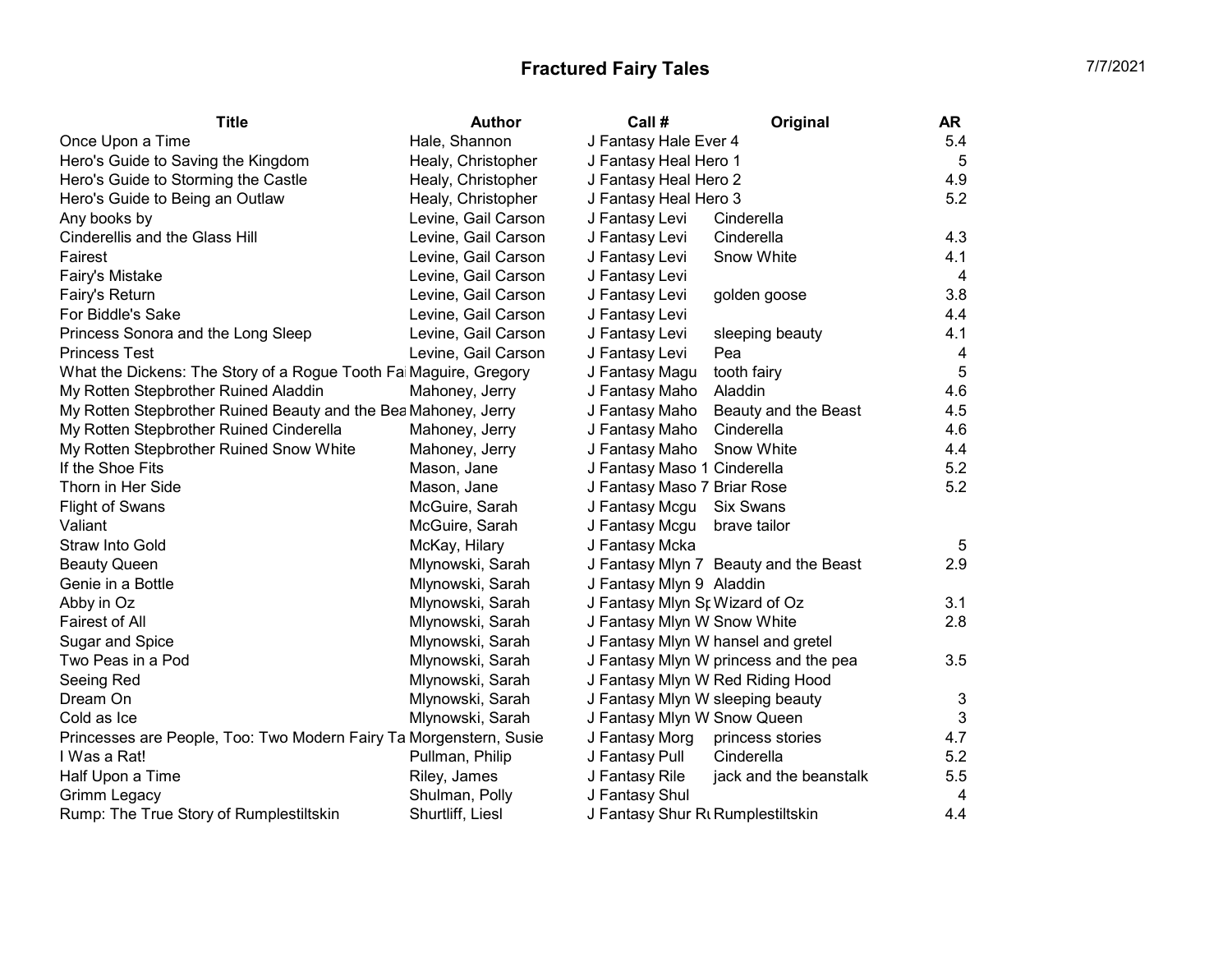| <b>Title</b>                                  | <b>Author</b>       | Call #                       | Original                                | <b>AR</b> |
|-----------------------------------------------|---------------------|------------------------------|-----------------------------------------|-----------|
| Jack                                          | Shurtliff, Liesl    |                              | J Fantasy Shur Rijack and the beanstalk | 4.4       |
| Red                                           | Shurtliff, Liesl    |                              | J Fantasy Shur Rt Red Riding Hood       |           |
| Stolen Slipper                                | Stanisziewski, Anna | J Fantasy Stan Or Cinderella |                                         | 3.3       |
| Frogged                                       | Vande Velde, Vivian | J Fantasy Vand               | <b>Frog Prince</b>                      | 5.6       |
| Ratpunzel                                     | Vernon, Ursula      | J Fantasy Vern H& Rapunzel   |                                         |           |
| <b>Hansel and Gretel</b>                      | Doeden, Matt        | J Fantasy You                | hansel and gretel                       |           |
| Cinderella                                    | Gunderson, Jessica  | J Fantasy You                | Cinderella                              |           |
| Jack and the Beanstalk                        | Hoena, Blake        | J Fantasy You                | jack and the beanstalk                  |           |
| Princess of the Wild Swans                    | Zahler, Diane       | J Fantasy Zahl               | swans                                   | 5.8       |
| Sleeping Beauty's Daughters                   | Zahler, Diane       | J Fantasy Zahl               | <b>Sleeping Beauty</b>                  |           |
| <b>Thirteenth Princess</b>                    | Zahler, Diane       | J Fantasy Zahl               | twelve dancing princesses               | 5.4       |
| <b>True Princess</b>                          | Zahler, Diane       | J Fantasy Zahl               | princess and the pea                    | 5.4       |
| Ninja-Rella                                   | Comeau, Joey        | J GN Far                     | Cinderella                              | 3         |
| Boy Who Cried Vampire                         | Harper, Benjamin    | J GN Far                     | Boy who cried wolf                      | 2.8       |
| Lion and the Mouse and the Invaders from Zurg | Harper, Benjamin    | J GN Far                     | aesop                                   | 3.1       |
| <b>Super Billy Goats Gruff</b>                | Tulien, Sean        | J GN Far                     | <b>Billy Goats Gruff</b>                | 2.4       |
| Goose that Laid the Rotten Egg                | Foxe, Steve         | J GN Far Fabl                | golden goose                            | 2.7       |
| Chicken Little Saves the Moonbase             | Harper, Benjamin    | J GN Far Fabl                | chicken little                          | 3.1       |
| Robo-Battle of Mega Tortoise vs. Hazard Hare  | Peters, Stephanie   | J GN Far Fabl                | tortoise and the hare                   | 2.6       |
| <b>Ugly Dino Hatchling</b>                    | Peters, Stephanie   | J GN Far Fabl                | ugly duckling                           | 2.3       |
| Wolf in Unicorn's Clothing                    | Schenkel, Katie     | J GN Far Fabl                | wolf stories                            | 2.7       |
| Jak and the Magic Nano-Beans                  | Bowen, Carl         | J GN Far Fair                | jack and the beanstalk                  | 2.5       |
| Red Riding Hood, Superhero                    | Frampton, Otis      | J GN Far Fair                | Red Riding Hood                         | 3.4       |
| Hansel & Gretel & Zombies                     | Harper, Benjamin    | J GN Far Fair                | hansel and gretel                       | 2.8       |
| Sleeping Beauty Magic Master                  | Peters, Stephanie   | J GN Far Fair                | <b>Sleeping Beauty</b>                  | 2.7       |
| Beauty and the Dreaded Sea Beast              | Simonson, Louise    | J GN Far Fair                | Beauty and the Beast                    | 2.9       |
| Snow White and the Seven Robots               | Simonson, Louise    | J GN Far Fair                | Snow White                              | 3.2       |
| Goldilocks and the Three Vampires             | Sutton, Laurie      | J GN Far Fair                | Goldilocks                              | 2.9       |
| Mighty Jack                                   | Hatke, Ben          | J GN Migh 1                  | jack and the beanstalk                  | 2.1       |

Bean Stalker and Other Hilarious Scary Tales White, Kiersten J Horror Whit<br>Prince of the Pond S.2 (All the Mapoli, Donna Jo J Mystery Napo Frog Prince 3.2 Prince of the Pond<br>
2.2 Cetters from Rapunzel<br>
3.2 Holmes, Sara J Reality Holm Rapunzel<br>
5.3 J Reality Holm Rapunzel

Little Gold Star Hayes, Joe J Spa 398.2 Cinderella 3.9

Letters from Rapunzel **Exercise Server Contracts** Holmes, Sara **J Reality Holm Rapunzel** 

Cinderella latina = La cencienta latina Salinas, Bobbi J Spa 398.2 Cinderella<br>Princess and the Frog Trince

jack and the beanstalk  $2.1$ <br>4.7

Princess and the Frog **Nash, Margaret** JR Nash Frog Prince RA 2.5<br>1.8 Jaha and Jamil Went Down the Hill: An African Mo Kroll, Virginia MG 398.8 nursery rhymes Jaha and Jamil Went Down the Hill: An African Mo Kroll, Virginia MG 398.8 nursery rhymes